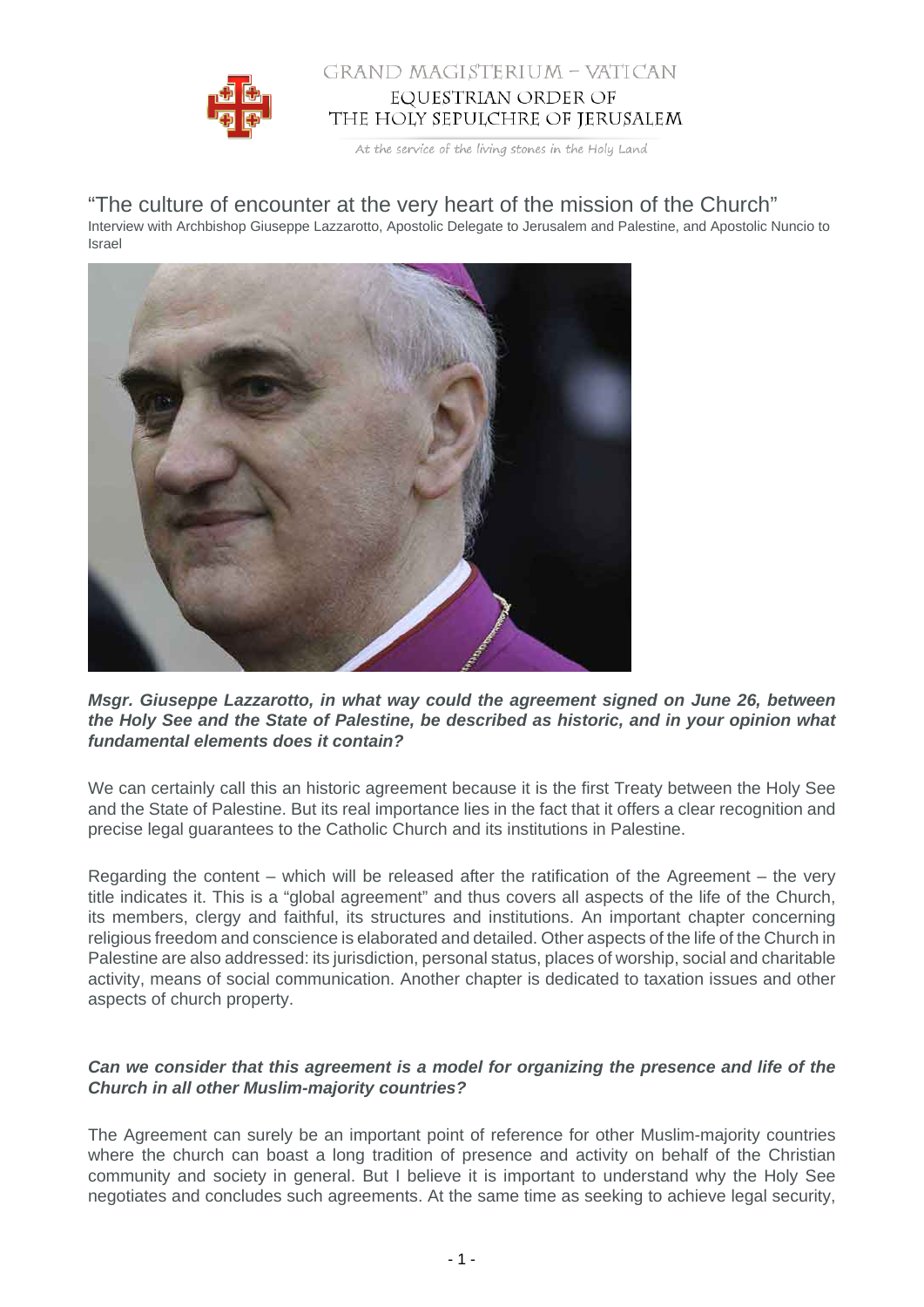the Church also intends to offer concrete ways for its members to promote the welfare of the society in which they live.

## **Regarding the agreement with Israel, which is still under negotiation, do you think we are heading for a signature in the short term?**

The agreement with Israel is virtually defined in its essential aspects. There are only a few technical points on which the Government of Israel has yet to decide. Various circumstances, including the formation of a new Government, have so far delayed the conclusion of the Agreement. For its part, the Holy See hopes we can soon resume negotiations and find a common agreement on the points that are still pending.

#### **How does the Church promote the culture of encounter and interreligious dialogue in the Holy Land, and what role do Catholic schools have in this area?**

I would say the promotion of the culture of encounter and dialogue is at the heart of the mission of the Church. It is the Gospel message, which she is called to proclaim, that requires it. In the Holy Land the Church accomplishes this by all its institutions and especially by its network of schools that can boast a long tradition of teaching and high level of education recognized by all. I think it is essential that, in our schools, we engage further in seeking new educational pathways to meet the challenges which arise from encounter and dialogue in the specific context of the Holy Land and, in general, the Middle East.

#### **Can you briefly describe the legal status of Catholic schools in Palestine on the one hand, and Israel on the other, and tell us in this regard what challenges face the Church in the two countries?**

Both Israel and Palestine recognize the right of the Catholic Church to exercise its educational mission and to establish schools. The State of Israel also provides some financial support, as it does also for other schools in the same category. Currently the level of economic commitment of the State is the subject of a dispute between Christian schools in Israel and the Ministry of Education. President Reuven Rivlin's recent visit to the Vatican offered the opportunity to express the common wish that this issue could quickly find a satisfactory solution. What the Church asks in truth is to fulfill its mission in the most efficient manner.

#### **In your opinion what are the fruits of Pope Francis's visit to the Holy Land in May 2014?**

Pope Francis's visit in May 2014 remains a point of reference and encouragement, strong and clear, to all who sincerely work for peace in the Holy Land. The words and gestures of the Holy Father are also an appeal to all the leaders to open up to a higher dimension of politics. I think especially of the moment of prayer to which he invited the President of Israel and the President of Palestine in the presence of the Ecumenical Patriarch Bartholomew of Constantinople.

**How are the people of Gaza living today, a year after the "protective edge" operation, in particular the members of the small Catholic community, and what can we do for these people in a concrete manner?**